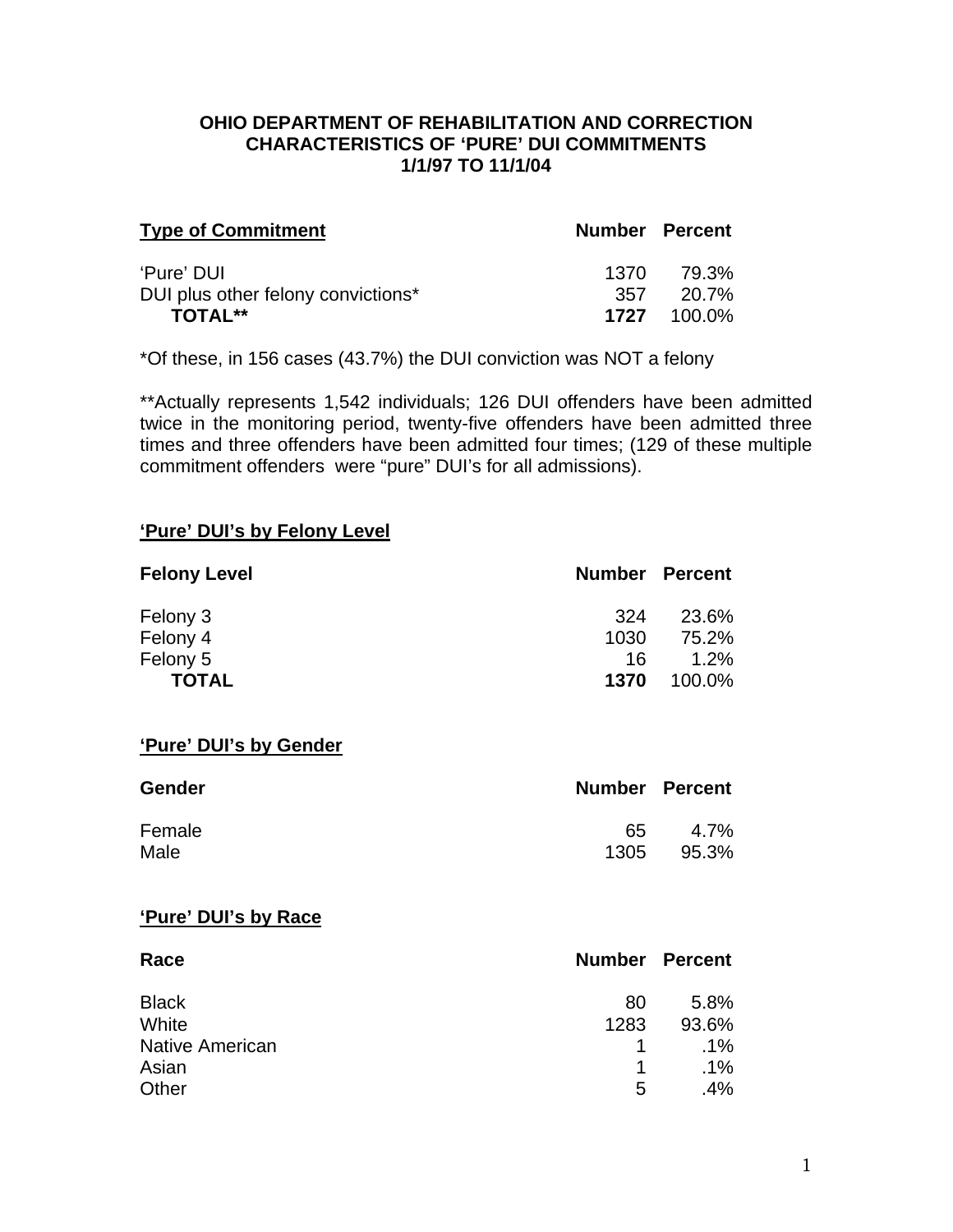# **'Pure' DUI's by Age at Commitment**

| <b>Age at Commitment</b> | <b>Number</b> | <b>Percent</b> |
|--------------------------|---------------|----------------|
| 25 and under             | 70            | 5.1%           |
| 26 to 30                 | 200           | 14.6%          |
| 31 to 35                 | 263           | 19.2%          |
| 36 to 40                 | 339           | 24.7%          |
| 41 to 45                 | 286           | 20.9%          |
| 46 to 50                 | 131           | 9.6%           |
| Over 50                  | 81            | 5.9%           |
|                          |               |                |

| Range = $19$ to $77$ | Median = $38$ |
|----------------------|---------------|
| Mean $= 37.9$        | Mode $= 38$   |

# **'Pure' DUI'S by Security Classification**

| <b>Security Level</b>                |      | <b>Number Percent</b> |
|--------------------------------------|------|-----------------------|
| Level 1-A                            | 74   | $5.4\%$               |
| Level 1-B                            | 1031 | 75.3%                 |
| Level 2                              | 148  | $10.8\%$              |
| Level $3^*$                          | 117  | $8.5\%$               |
| *Includes inmates still in reception |      |                       |

## **'Pure' DUI's by County of Commitment**

| <b>County of Commitment</b> | <b>Number</b> | <b>Percent</b> |
|-----------------------------|---------------|----------------|
| Cuyahoga                    | 106           | 7.7%           |
| Summit                      | 103           | 7.5%           |
| <b>Stark</b>                | 94            | 6.9%           |
| Hamilton                    | 79            | 5.8%           |
| Franklin                    | 75            | 5.5%           |
| Lorain                      | 67            | 4.9%           |
| Clermont                    | 53            | 3.9%           |
| <b>Butler</b>               | 51            | 3.7%           |
| Lake                        | 41            | 3.0%           |
| Warren                      | 32            | 2.3%           |
| Portage                     | 32            | 2.3%           |
| <b>All Other Counties</b>   | 637           | 46.5%          |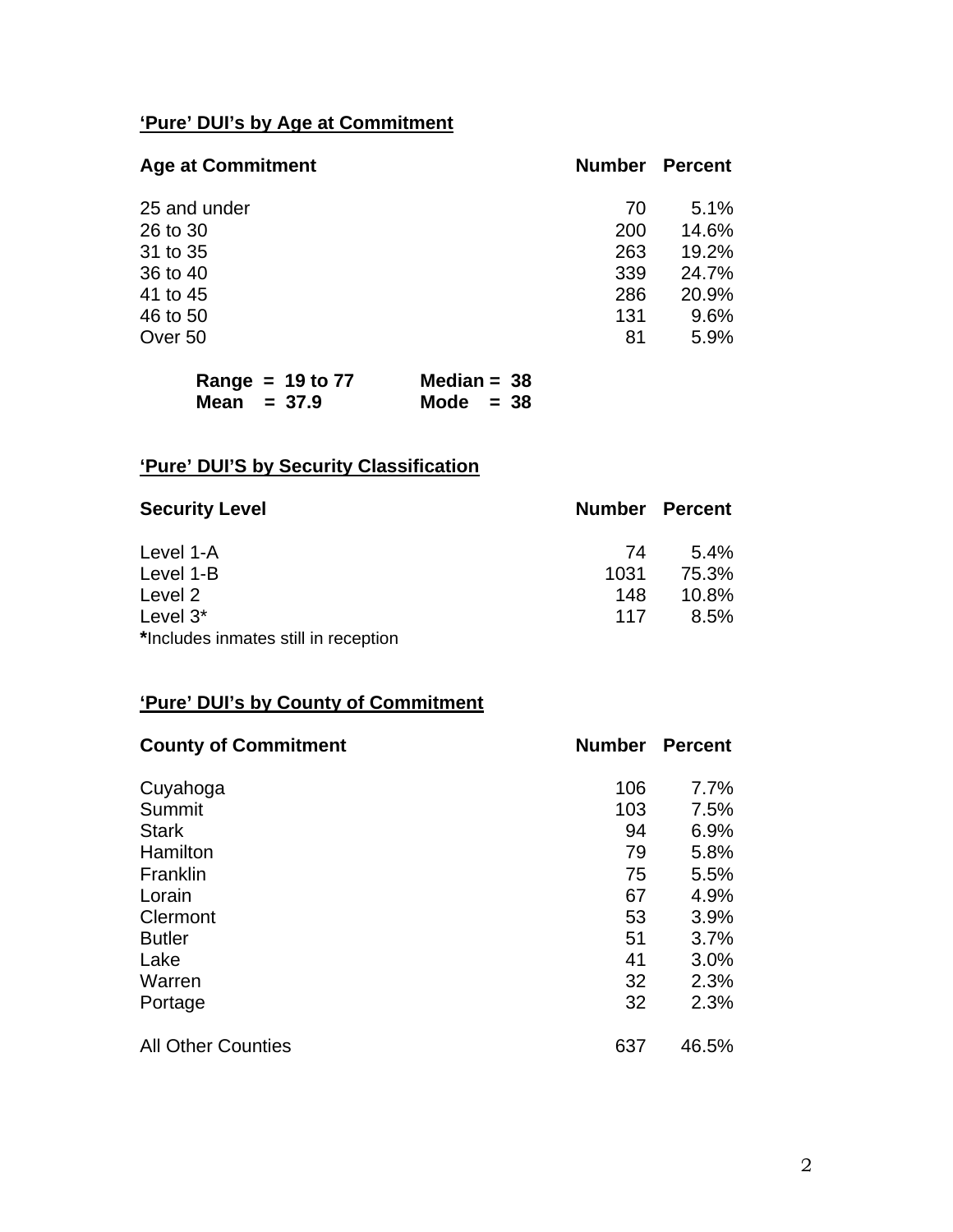## **'Pure' DUI's by Current Status**

| <b>Current Status</b>                  | <b>Number Percent</b> |        |
|----------------------------------------|-----------------------|--------|
| <b>Currently Incarcerated</b>          | 240                   | 17.5%  |
| <b>Judicial Release</b>                | 217                   | 15.8%  |
| <b>Released under PRC</b>              | 624                   | 45.5%  |
| Released to Appeal Bond                | 4                     | .3%    |
| <b>Furlough (Transitional Control)</b> | 41                    | 3.0%   |
| <b>Vacated Sentence</b>                | 10                    | $.7\%$ |
| <b>Court Order</b>                     | 10                    | $.7\%$ |
| Death of Inmate                        | 6                     | .4%    |
| Released at Expiration of Prison Term* | 218                   | 15.9%  |

\*Released without post-release control; of the 205 releases so far in 2004, 132 were expiration of prison term (64.4%), compared with 29 inmates released onto PRC (twenty of whom had successfully completed the IPP sentence reduction program).

## **'Pure' DUI's by Length of Sentence (in months)**

| <b>Length of Sentence</b>           | <b>Number Percent</b> |       |
|-------------------------------------|-----------------------|-------|
| Two Months (mandatory sentence)     | 29                    | 2.1%  |
| Three to Six months                 | 192                   | 14.0% |
| Seven to Eleven months              | 153                   | 11.2% |
| Twelve months                       | 382                   | 27.9% |
| Thirteen to Seventeen months        | 147                   | 10.7% |
| Eighteen months                     | 117                   | 8.5%  |
| Nineteen to Twenty-four Months      | 162                   | 11.8% |
| <b>Twenty-five to Thirty Months</b> | 69                    | 5.0%  |
| Thirty-one to Thirty-five Months    | 0                     |       |
| Thirty-six months                   | 67                    | 4.9%  |
| Forty-eight to Fifty-nine Months    | 34                    | 2.5%  |
| <b>Sixty Months</b>                 | 17                    | 1.2%  |
| Mode $= 12$ months                  |                       |       |

| Mode $= 12$ months   |      |                 |
|----------------------|------|-----------------|
| Median $= 12$ months | Mean | $= 16.4$ months |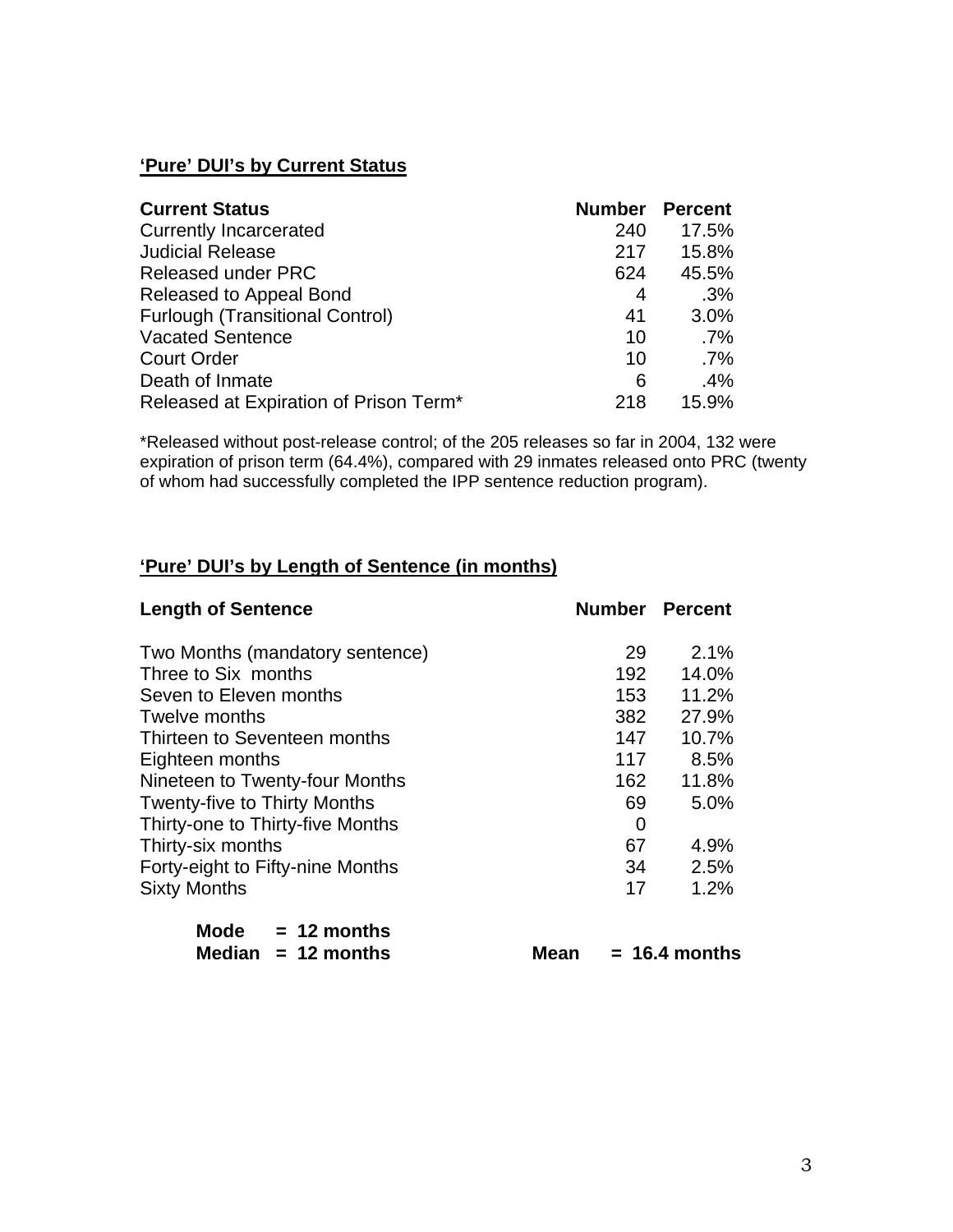# **'Pure' DUI's by Number of Prior Incarcerations**

| <b>Number of Prior Incarcerations</b> | <b>Number Percent</b> |          |
|---------------------------------------|-----------------------|----------|
| None                                  | 812                   | 59.3%    |
| One                                   | 315                   | 23.0%    |
| Two                                   | 143                   | $10.4\%$ |
| Three or more                         | 100.                  | 7.3%     |

## **'Pure' DUI's Currently Incarcerated by Parent Institution\* (11/1/04)**

|                                               |                         |                | # in           |
|-----------------------------------------------|-------------------------|----------------|----------------|
| <b>Institution</b>                            | <b>Number</b>           | <b>Percent</b> | Camp           |
| <b>Allen Correctional Institution</b>         | 6                       | 2.5%           |                |
| <b>Belmont Correctional Institution</b>       | 5                       | 2.1%           | 1              |
| <b>Chillicothe Correctional Institution</b>   | 12                      | 5.0%           |                |
| <b>Corrections Reception Center</b>           | 22                      | 9.2%           |                |
| Dayton Correctional Institution               | 1                       | .4%            |                |
| <b>Franklin Pre-Release Center</b>            | 1                       | .4%            |                |
| <b>Grafton Correctional Institution</b>       | $\overline{\mathbf{4}}$ | 1.7%           |                |
| <b>Hocking Correctional Institution</b>       | $\overline{2}$          | .8%            |                |
| <b>Lake Erie Correctional Institution</b>     | 5                       | 2.1%           |                |
| <b>Lebanon Correctional Institution</b>       | 1                       | .4%            | 1              |
| <b>London Correctional Institution</b>        | 6                       | 2.5%           | 1              |
| <b>Lorain Correctional Institution</b>        | 10                      | 4.2%           |                |
| <b>Madison Correctional Institution</b>       | 4                       | 1.7%           |                |
| <b>Mansfield Correctional Institution</b>     | 3                       | 1.2%           | $\overline{2}$ |
| <b>Marion Correctional Institution</b>        | 3                       | 1.3%           |                |
| <b>Noble Correctional Institution</b>         | 5                       | 2.1%           |                |
| <b>North Central Correctional Institution</b> | 9                       | 3.8%           |                |
| North Coast Correctional Treatment Facility   | 103                     | 42.9%          |                |
| <b>Northeast Pre-Release Center</b>           | 5                       | 2.1%           |                |
| Ohio Reformatory for Women                    | 5                       | 2.1%           |                |
| <b>Ohio State Penitentiary</b>                | 3                       | 1.3%           | 3              |
| <b>Pickaway Correctional Institution</b>      | 14                      | 5.8%           |                |
| <b>Richland Correctional Institution</b>      | 3                       | 1.3%           |                |
| <b>Ross Correctional Institution</b>          | 4                       | 1.7%           | 3              |
| Southeastern Correctional Institution         | 3                       | 1.3%           |                |
| <b>Trumbull Correctional Institution</b>      | 1                       | .4%            |                |
| $N = 240$                                     |                         |                |                |

\*Includes inmates out to court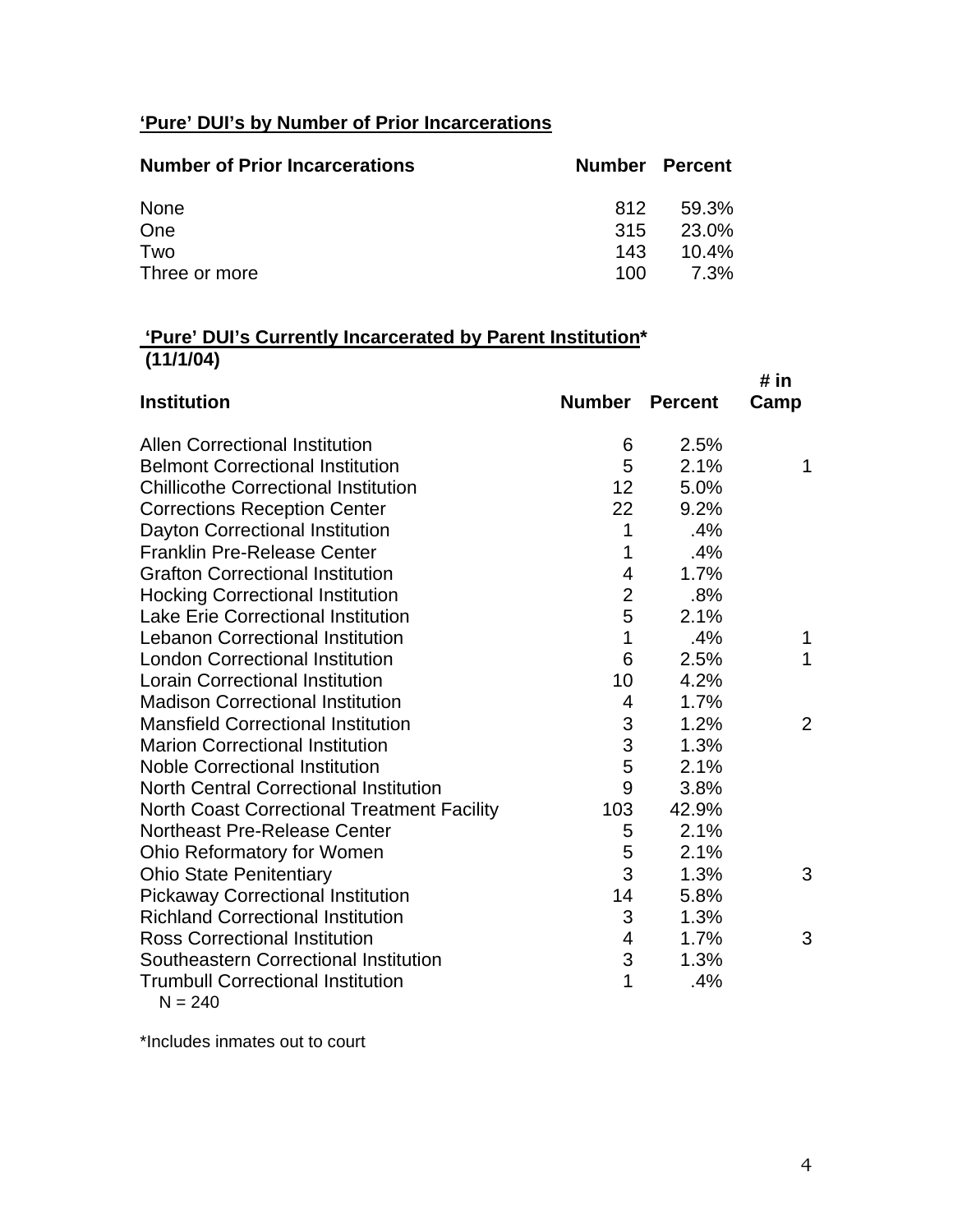### **'PURE' DUI OFFENDERS COMPARISON OF SELECTED RELEASE TYPES DEMOGRAPHICS AND TIME SERVED/TIME SAVED VARIABLES 11/1/04**

|                                                                         | <b>Release Types</b>        |                       |                                         |                          |                           |                       |                                                     |                        |  |
|-------------------------------------------------------------------------|-----------------------------|-----------------------|-----------------------------------------|--------------------------|---------------------------|-----------------------|-----------------------------------------------------|------------------------|--|
| <b>Variables</b>                                                        | Post-<br>Release<br>Control |                       | IPP with<br>Post-<br>Release<br>Control |                          | Judicial<br>Release       |                       | Expiration<br>of Sentence<br>with No<br>Supervision |                        |  |
|                                                                         | $%^*$<br>N                  |                       | $\%$ *<br>$\mathsf{N}$                  |                          | $%$ *<br>N                |                       | N                                                   | $\%$ *                 |  |
| <b>TOTAL</b>                                                            | 411                         |                       | 211                                     |                          | 217                       |                       | 218                                                 |                        |  |
| Race:<br>White<br>African-American<br>Native American<br>Asian<br>Other | 389<br>20<br>$\overline{2}$ | 94.6<br>4.9<br>$.5\,$ | 200<br>6<br>1<br>$\overline{2}$         | 95.7<br>2.9<br>.5<br>1.0 | 202<br>14<br>$\mathbf{1}$ | 93.1<br>6.5<br>$.5\,$ | 204<br>14                                           | 93.6<br>6.4            |  |
| Gender:<br>Male<br>Female                                               | 397<br>14                   | 96.6<br>3.4           | 211                                     | 100.0                    | 194<br>23                 | 89.4<br>10.6          | 205<br>13                                           | 94.0<br>6.0            |  |
| Age:<br>Mean<br>Median<br>Mode                                          | 37.6<br>37.0<br>36.0        |                       |                                         | 37.9<br>38.5<br>42.0     |                           | 37.0<br>37.0<br>38.0  |                                                     | 37.9<br>38.0<br>40.0** |  |
| <b>Commitment County:</b><br>Major Urban**<br><b>All Others</b>         | 188<br>223                  | 45.7<br>54.3          | 70<br>141                               | 33.2<br>66.8             | 68<br>149                 | 31.3<br>68.7          | 90<br>128                                           | 41.3<br>58.7           |  |

\*Column totals = 100%

\*\*Cuyahoga, Franklin, Hamilton, Lucas, Montgomery, Stark and Summit

\*\*\*Multiple modes; lowest value is shown.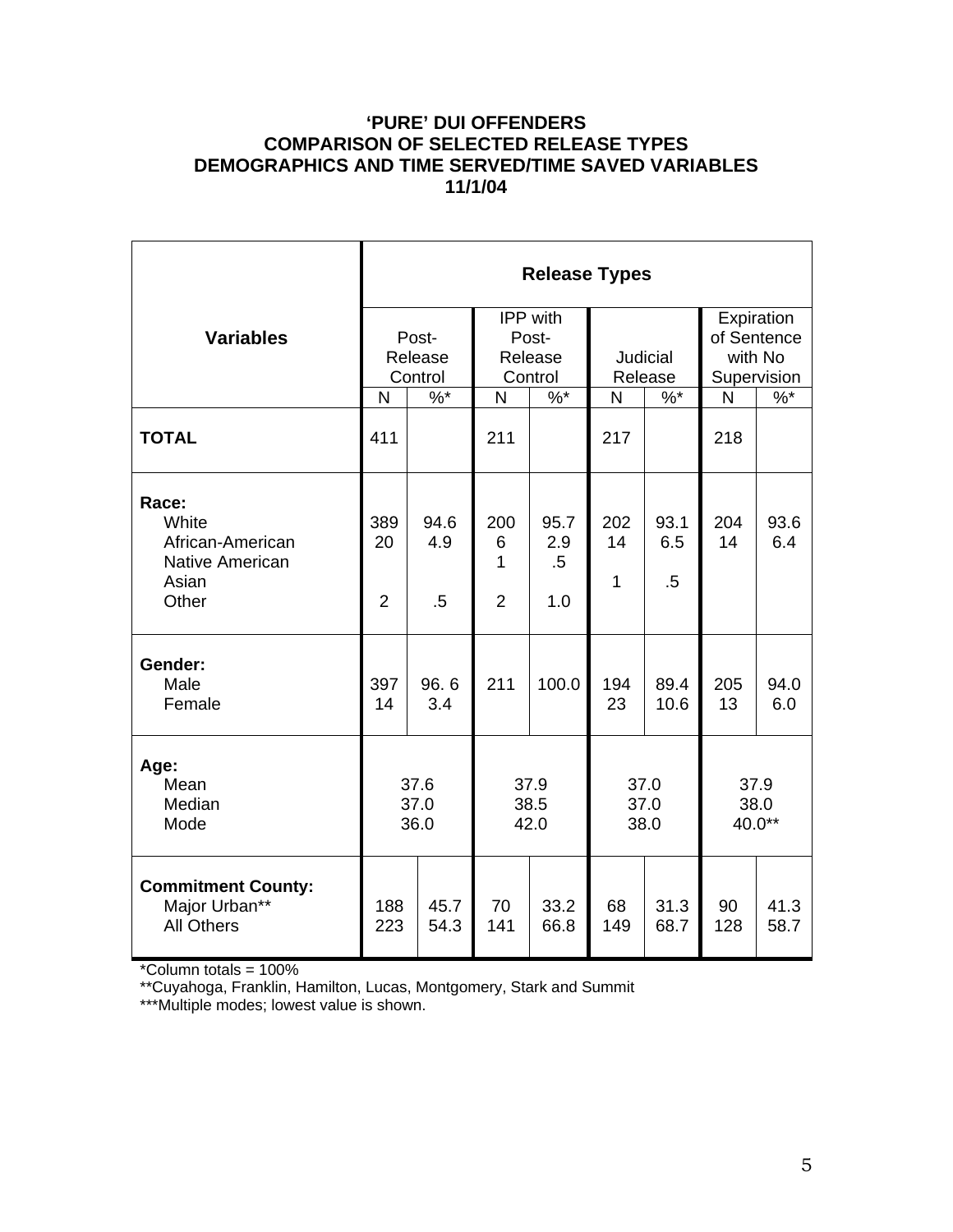|                                                                                       | <b>Release Types</b>        |                               |         |          |                    |       |              |               |  |
|---------------------------------------------------------------------------------------|-----------------------------|-------------------------------|---------|----------|--------------------|-------|--------------|---------------|--|
|                                                                                       |                             |                               |         | IPP with |                    |       |              | Expiration of |  |
| <b>Variables</b>                                                                      | Post-<br>Release<br>Control |                               | Post-   |          |                    |       | Sentence     |               |  |
|                                                                                       |                             |                               | Release |          | Judicial           |       | (with No     |               |  |
|                                                                                       |                             |                               | Control |          | Release            |       | Supervision) |               |  |
|                                                                                       | N                           | $%^*$                         | N       | $%$ *    | N                  | $%^*$ | N            | $\%$          |  |
| <b>Sentence Length</b><br>(Months):<br>Mean                                           | 10.9<br>18.6                |                               |         | 17.6     |                    | 13.3  |              |               |  |
| Median                                                                                | 12.0                        |                               | 15.0    |          | 16.0               |       | 12.0         |               |  |
| Mode                                                                                  | 12.0                        |                               | 12.0    |          | 12.0               |       | 12.0         |               |  |
| <b>Number of Priors:</b><br>None                                                      | 226                         | 55.0                          | 140     | 66.4     | 146                | 68.2  | 132          | 60.6          |  |
| One                                                                                   | 100                         | 24.3                          | 54      | 25.6     | 38                 | 17.8  | 51           | 23.4          |  |
| Two                                                                                   | 42                          | 10.2                          | 14      | 6.4      | 18                 | 8.4   | 23           | 10.6          |  |
| Three or More                                                                         | 43                          | 10.5                          | 3       | 1.4      | 121                | 5.6   | 12           | 5.5           |  |
| <b>Time Served (Months):</b>                                                          |                             |                               |         |          |                    |       |              |               |  |
| Mean                                                                                  | 8.5                         |                               | 5.7     |          | 5.0                |       | 10.4         |               |  |
| Median                                                                                | 7.8                         |                               | 5.0     |          | 3.4                |       | 8.2          |               |  |
| Mode                                                                                  |                             | $4.6**$                       | 4.8     |          | 2.3                |       | 5.3          |               |  |
| <b>Time Saved Through</b><br><b>Early Release (Months):</b><br>Mean<br>Median<br>Mode |                             | N/A<br>11.8<br>7.5<br>$6.7**$ |         |          | 11.9<br>9.4<br>9.2 |       | N/A          |               |  |

\*Column totals = 100%

\*\*Multiple modes; lowest value is shown